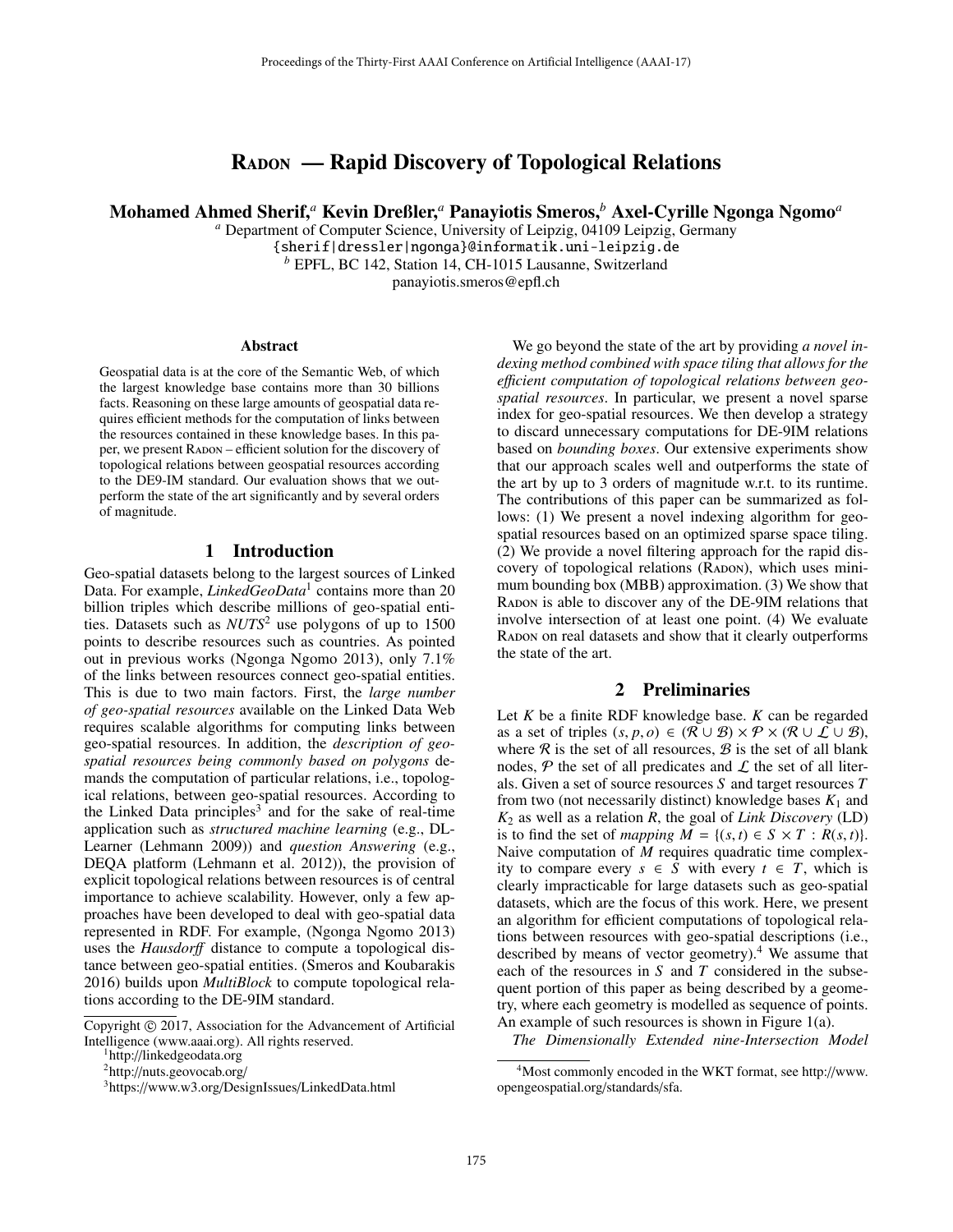

Figure 1: City of Leipzig from NUTS (in gray) together with topologically related geometries from CLC (in green and blue). See Section 4 for description of NUTS and CLC.

(DE-9IM) (Clementini, Sharma, and Egenhofer 1994) is a standard used to describe the topological relations between two geometries in two-dimensional space. The spatial relations expressed by the model are topological and are invariant to rotation, translation and scaling transformations (Egenhofer and Franzosa 1991). The basic idea behind DE-9IM is to construct the  $3 \times 3$  intersection matrix:

$$
DE9IM(a,b) \begin{bmatrix} dim(I(g_1) \cap I(g_2)) & dim(I(g_1) \cap B(g_2)) & dim(I(g_1) \cap E(g_2)) \\ dim(B(g_1) \cap I(g_2)) & dim(B(g_1) \cap B(g_2)) & dim(B(g_1) \cap E(g_2)) \\ dim(E(g_1) \cap I(g_2)) & dim(E(g_1) \cap B(g_2)) & dim(E(g_1) \cap E(g_2)) \end{bmatrix} \quad (1)
$$

where *dim* is the maximum number of dimensions of the intersection ∩ of the interior  $(I)$ , boundary  $(B)$ , or exterior (*E*) of the two geometries *g*<sup>1</sup> and *g*2. The domain of *dim* is  ${-1, 0, 1, 2}$ , where  $-1$  indicates no intersection, 0 stands for an intersection which results into a set of one or more points, 1 indicates an intersection made up of lines and 2 standard for an intersection which results in an area. A simplified binary version of *dim*(*x*) with the binary domain {*true*, *false*} is obtained using the boolean function  $\beta$ ( $dim(I(g)) = false$ iff  $dim(I(g)) = -1$  and *true* otherwise.

The major insight behind RADON is that *one condition must hold for any of the entries of the DE-9IM matrix to be* true*: There must be at least one point in space that is common to the perimeters of the polygons*. Note that the only spatial relation for which all entries are 0 is the disjoint relation, which RADON can easily compute by computing the inverse of the intersects relation. Hence, by accelerating the computation of whether two geometries share at least one point, we can accelerate the computation of any of the DE-9IM entries. Therewith, we can also accelerate the computation of any topological relation, as they can all be derived from the DE-9IM entries. We implement this insight by using an improved indexing approach based on minimum bounding boxes and space tiling.

The *minimum bounding box (MBB)* of a geometry *g* in *n* dimensions (O'Rourke 1985) (also called its *envelope*) is the rectangular box with the smallest measure (area, volume, or hypervolume in higher dimensions) within which all points of *g* lie. Let  $\kappa_i(p)$  denote the *i*<sup>th</sup> dimension coordinate of a

point *p*. To obtain the MBB of a geometry *g*, we have to find the lowest point coordinate  $c_i^{\perp} = \min_{p \in g} {\kappa_i(p)}$  and the highest point coordinate  $c_i^{\top} = \max_{p \in g} {\{\kappa_i(p)\}}$  in each dimension  $i \in \{0, \ldots, n\}$ . Then, the  $2^n$  vertices of the MBB in *n* dimensions are all the vectors  $(c_0^{(\cdot)}, c_1^{(\cdot)}, \ldots, c_n^{(\cdot)})$ , where  $(\cdot) \in \{\bot, \top\}.$ Figure 1(b) shows an example of using the MBB to abstract the running example in Figure  $1(a)$ .

*Space tiling* is an indexing technique for spatial data inspired by tessellation and previously used by LD optimization approaches such as Orchid (Ngonga Ngomo 2013) and  $H\mathcal{R}^3$  (Ngonga Ngomo 2012). The main idea behind space tiling is to divide *n*-dimensional affine spaces into arbitrarily many hypercubes with the same edge length  $\ell$ . These hypercubes are indexed with vectors  $i \in \mathbb{N}^n$  to serve as addressable buckets for geometries. In turn, the obtained index structures can be exploited by various optimization techniques. We call  $\Delta = \ell^{-1}$  the *granularity factor*. This notion of space tiling can be generalized to hyperrectangles, in which case there exist *n* independent granularity factors  $\Delta_i$  where  $i \in \{0 \dots n\}$ . Note that although we eventually use hyperrectangles, we will stick to the term hypercube for the sake of simplicity and just define independent granularity factors when necessary. Figure 1(c) shows our running example along with a grid of hypercubes using  $\Delta = 2$ , where the green area will be indexed to each highlighted hypercube.

## 3 Approach

We have now introduced all ingredients necessary for defining the RADON algorithm (Algorithm 1). RADON takes a set of source resources *S* , a set of target resources *T* and a topological relation  $r$  as input. The goal of RADON is to generate the mapping  $M = \{(s, t) \in S \times T : r(s, t)\}\$ efficiently, where  $r$  is a topological relation. Rapon addresses this challenge by means of three optimization steps: *Swapping* for index size minimization, *space tiling* for indexing and *filtering* to improve the runtime of the computation of topological relations. In the following, we detail each of these steps.

#### 3.1 Swapping Strategy

We introduce the *Estimated Total Hypervolume* (ETH) of a set of geometries *X* as

ETH(X) = |X| 
$$
\prod_{i=1}^{d} \frac{1}{|X|} \sum_{x \in X} \left( \max_{p \in x} \{ \kappa_i(p) \} - \min_{p \in x} \{ \kappa_i(p) \} \right),
$$
 (2)

with *d* being the number of dimensions of the resource geometries and  $\kappa_i(p)$  denoting the coordinate of a point *p* in the  $i^{\text{th}}$  dimension. If  $\text{ETH}(T) < \text{ETH}(S)$ , RADON swaps *S* and *T* and computes the reverse<sup>5</sup> relation  $r'$  instead of  $r$  (Lines 2–5). For example, if *r* were the topological relation covered and  $ETH(S) < ETH(T)$ , then RADON swaps *T* and *S* and compute the reverse relation of  $r$ , i.e., coveredBy. The rationale behind using  $ETH$  instead of the size of the datasets is that even small datasets can contain very large geometries that span over a large number of hypercubes and would lead to large

<sup>&</sup>lt;sup>5</sup>Formally, the reverse relation  $r'$  of a relation  $r$  is defined as  $r'(y, x) \Leftrightarrow r(x, y).$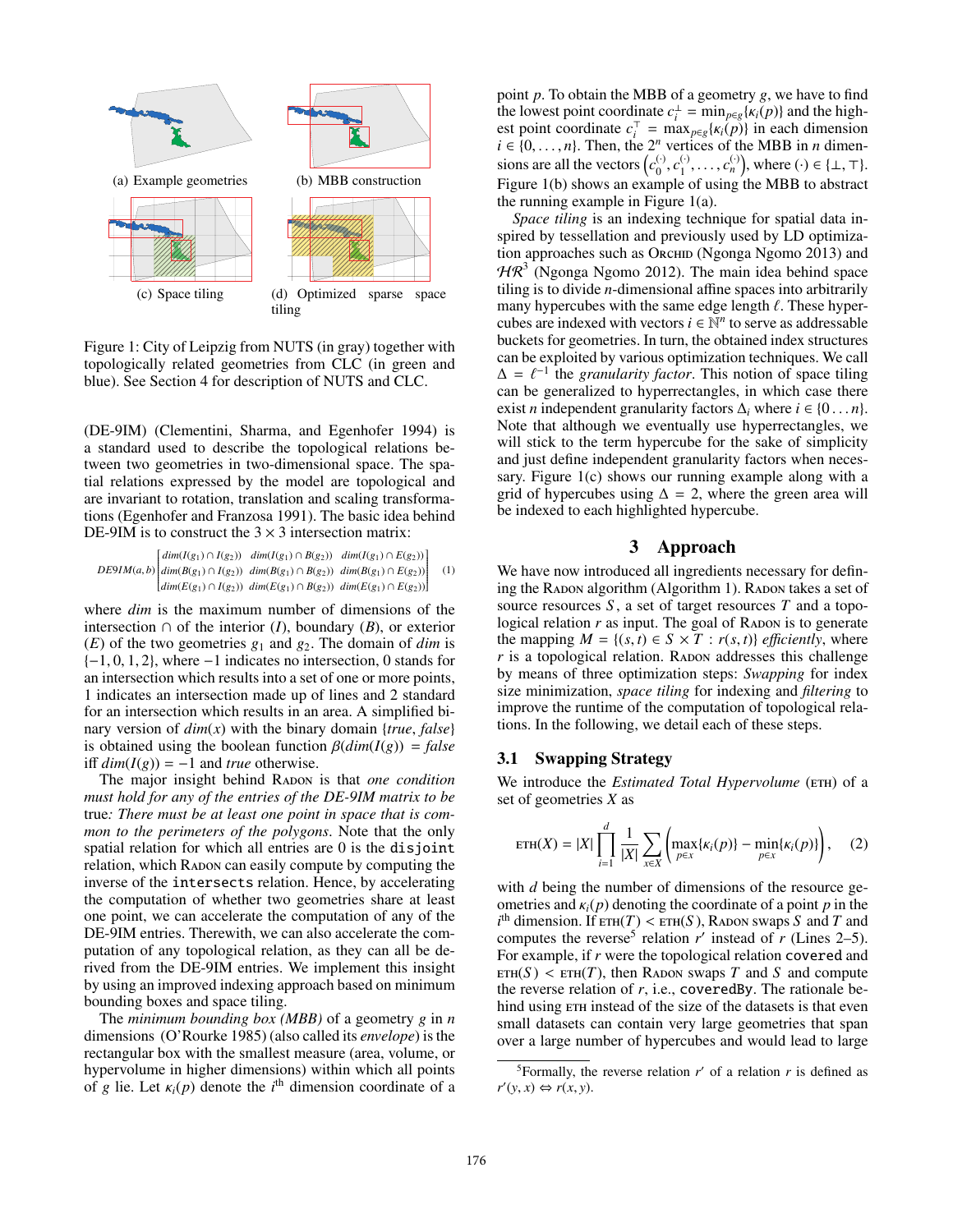spatial index when used as source. For the sake of illustration, consider the running example in Figure 1(a). Here, we can see that the ETH of NUTS (containing only the gray geometry) is greater than the  $ETH$  of CLC (containing the green and blue areas). Thus, we set  $S = CLC$  and  $T = NUTS$ .

#### 3.2 Optimized Sparse Space Tiling

In its second step, RADON utilizes space tiling to insert all geometries  $s \in S$  and  $t \in T$  into an index *I*, which maps resources to sets of hypercubes. Let  $\Delta_{\varphi}$  and  $\Delta_{\lambda}$  be the granularities across the latitude and longitude (several strategies can be used to compute these values. We present and evaluate them in Section 4). For indexing a resource *x*, we begin by computing its MMB's upper left and lower right corners coordinates ( $\varphi_1(x)$ ,  $\lambda_1(x)$ ) and ( $\varphi_2(x)$ ,  $\lambda_2(x)$ ) respectively (Line 8). Then, we map each *x* to all hypercubes over which its MBB spans (Lines 9–11). To this end, we transform the MBB's corner coordinates into hypercube indices using  $\psi_{\perp}$  and  $\psi_{\perp}$  from Equation 3.

$$
\psi^{\perp}(x) = [x \cdot \Delta_{\varphi}] \qquad \psi^{\top}(x) = [x \cdot \Delta_{\varphi}] \qquad (3)
$$

We then map  $x$  to all hypercubes with indices  $(i, j)$  where  $i, j \in \mathbb{Z}, \psi^{\perp}(\varphi_1(x)) \leq i \leq \psi^{\top}(\varphi_2(x))$  and  $\psi^{\perp}(\lambda_1(x)) \leq j \leq$  $\psi^{\top}(\lambda_2(x))$ . Note that the special case of geometries passing over the *antimeridian* is detected and dealt with by splitting such geometries into 2 geometries before and after the antimeridian. The index *I* now contains the portions of the space (i.e., the hypercubes) within which portions of *x* can potentially be found. It is important to notice that entities in portions of space that do not belong to the hypercubes which contain elements of *S* (denoted *I*(*S* )) will always be disjoint with the elements of *T*. We leverage this insight as follows: We first index all  $s \in S$ . Then we follow the same procedure for  $t \in T$  (Lines 14–21) but only index geometries *t* that are potentially in hypercubes already contained in *I*(*S* ). This *optimized sparse space tiling* is the motivation for the previously introduced swapping strategy. Indexing the dataset with the least  $ETH$  first results in an index *I* with less hypercubes.

Consider again our running example in Figure 1(c) for the sake of illustration. Assume the granularity factors are  $\Delta_{\varphi} = \Delta_{\lambda} = 2$ . The green area's MBB has the following corner coordinates:  $(\varphi_1(g), \lambda_1(g))$ <br>= (12.340703846780286, 51.28797110806819)  $=$  (12.340703846780286, and  $(\varphi_2(g), \lambda_2(g)) = (12.389192648396918,$ <br>51.33902633403139). Therefore.  $\psi^{\perp}(\varphi_1(g)) = 24$ . 51.33902633403139). Therefore,  $\psi^{\perp}(\varphi_1(g))$  $\psi^{\perp}(\lambda_1(g)) = 102, \ \psi^{\perp}(\varphi_2(g)) = 25, \ \psi^{\perp}(\lambda_2(g)) = 103$ and thus this geometry will be indexed into the four highlighted hypercubes with index vectors (24, 102), (24, 103),  $(25, 102)$  and  $(25, 103)$ . In Figure 1(d), we highlighted all hypercubes containing the gray geometry after the optimized sparse space tiling. Notice that many hypercubes are empty as a result of not containing any portion of the other dataset's geometries.

### 3.3 Link Generation

After the computation of the index  $I$ , Radon implements the last speedup strategy using a MBB-based filtering technique. For each hypercube with indexed geometries from

both  $S$  and  $T$  (Line 24), RADON first discards unnecessary computations using the TestMBB procedure. TestMBB optimizes the subset of DE-9IM relations for relations where one geometry has interior or boundary points in the exterior of the other geometry, i.e.  $s \subseteq t$  or  $t \subseteq s$  (e.g. equals, covers, within formally defined in the annex (Sherif et al. 2016)). Let  $\square(g)$  denote the MBB geometry of a geometry *g*. Note that  $g \subseteq \Box(g)$  always holds. We can now infer  $\neg r(\Box(s), \Box(t)) \Rightarrow \neg r(s, t)$  using the transitivity of  $\subseteq$ . For all other relations, TestMBB simply returns *true*. For example, in our running example in Figure  $1(b)$ , if  $r$  is the within topological relation, we do not need to compute *r* for the blue geometry, as its MBB is not completely within the gray geometry's MBB. In case the TESTMBB method returns true, RADON carries out the more expensive computation of the topological relation between the geometries *s* and *t* (Line 31). If  $r(s, t)$  holds, RADON adds the pair  $(s, t)$  to the result mapping *M*. To make sure that we compute each pair  $(s, t) \in S \times T$  at most once, we cache the computed pairs  $(s, t)$  in the mapping *C* (Lines 27-29).

Proposition 1. RADON is complete and correct w.r.t. the ap*plication of space tiling.*<sup>6</sup>

## 4 Evaluation

Topological relations Only a subset of the topological relations obtainable through DE-9IM reflects the semantics of the English language (Clementini, Di Felice, and van Oosterom 1993; Clementini, Sharma, and Egenhofer 1994) including equals, within, contains, disjoint, touches, meets, covers, coveredBy, intersects, inside, crosses and overlaps. Note that some of these relations are *synonyms* (e.g.,  $\text{touches}(x, y) \Leftrightarrow \text{meets}(x, y)$ ) while others are *combinations* of more atomic relations,(e.g., equals(*x*, *y*) ⇔ within(*x*, *y*) ∧ contains(*x*, *y*)). Moreover, some relations are the *reverse* of some other relation. Hence, in this evaluation, we focused on the rapid computation of those 7 relations.<sup>7</sup> In our running example in Figure 1(a), if we dub the blue, green and gray areas in  $a_1$ ,  $a_2$  and  $a_3$  respectively. Then, distinct( $a_1$ ,  $a_2$ ), within( $a_2$ ,  $a_3$ ) and intersects $(a_2, a_3)$  hold.

Hardware and Software All experiments were carried out on a 64-core 2.3 GHz PC running OpenJDK 64-Bit Server 1.7.0 75 on *Ubuntu* 14.04.2 LTS. Each experiment was assigned 20 GB RAM and a timeout limit of 2 hour. Experiments which ran longer than this upper limit were terminated and the processed data percentage as well as the estimated time are reported. We evaluate RADON against two state-of-the-art approaches; (1) SILK as it is (to the best of our knowledge) the only LD framework that supports the discovery of topological relation, (2) STRABON as it implements the standard GeoSPARQL (OGC 2010) and is based on PostGIS. For SILK experiments, we ran our experiments using its latest version (v2.6.1) with a blocking factor of 10 as in (Smeros and Koubarakis 2016). For Strabon, we also used the latest version (v3.2.10) with the accordingly tuned

 $6P$ roof is given in the annex (Sherif et al. 2016).

<sup>&</sup>lt;sup>7</sup>See the annex (Sherif et al. 2016) for the formal definitions.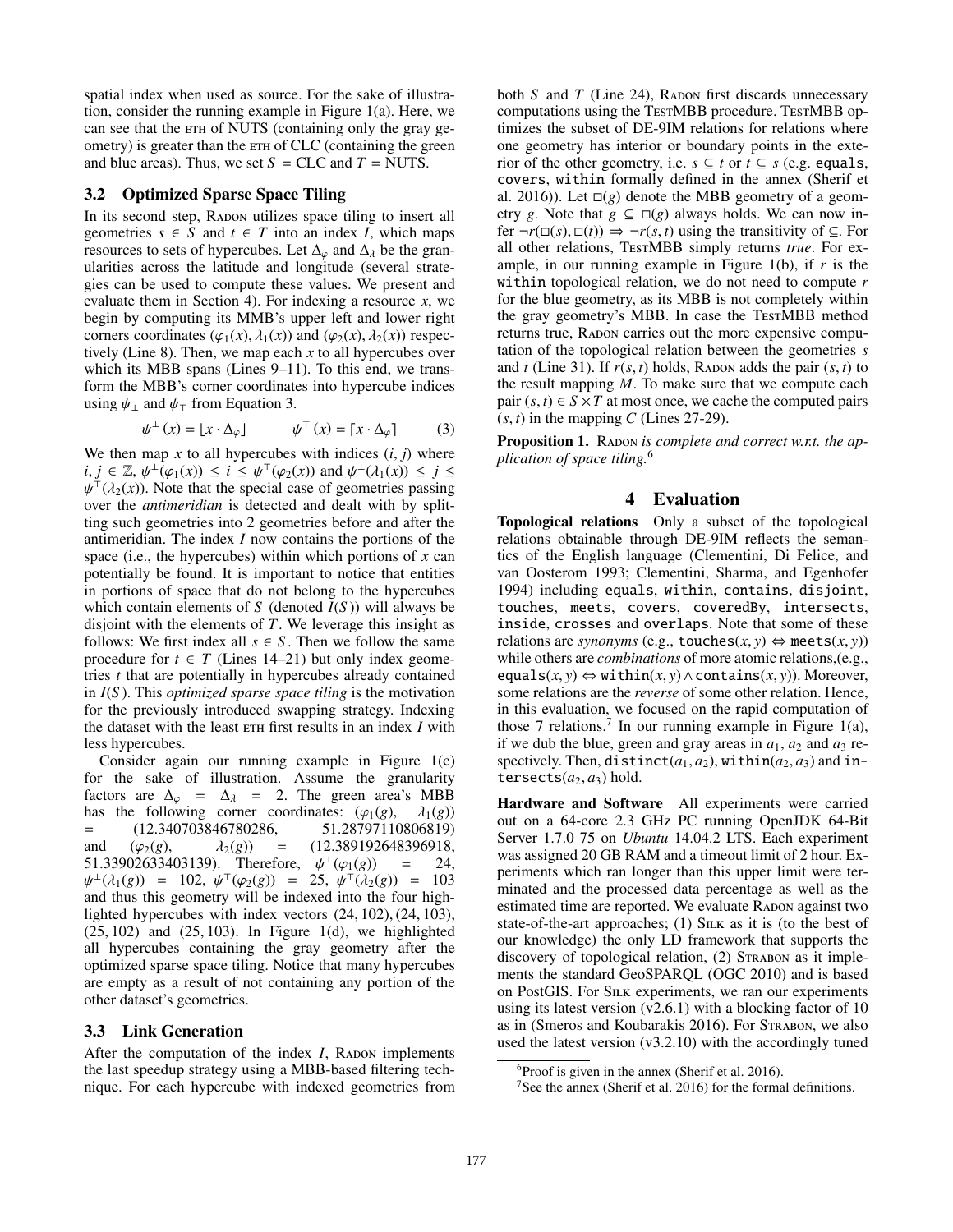Algorithm 1: RADON

input : *S* , set of source resources. *T*, set of target resources. *r*, topological relation. output: *M*, Mapping  $\{(s, t) \in S \times T : r(s, t)\}$ 1 reversed  $\leftarrow false;$ 2 if  $ETH(T) < ETH(S)$  then  $3$  swap( $S, T$ );  $4 \mid r \leftarrow r';$  $5$  reversed  $\leftarrow true;$ /\* Get index *I* using optimized sparse space tiling  $*$ 6 ( $\Delta_{\varphi}, \Delta_{\lambda}$ )  $\leftarrow$  FINDBESTGRANULARITY(*S*, *T*); <sup>7</sup> foreach *geometry s* ∈ *S* do  $\mathbf{8}$   $\phi_1(s), \lambda_1(s), \varphi_2(s), \lambda_2(s) \leftarrow$ GetMBBDiagonalCorners(*s*); 9 **for**  $i$  ←  $\lfloor \varphi_1(s) \cdot \Delta_{\varphi} \rfloor$  to  $\lceil \varphi_2(s) \cdot \Delta_{\varphi} \rceil$  do 10 **for**  $j \leftarrow \lfloor \lambda_1(s) \cdot \Delta_{\lambda} \rfloor$  to  $\lceil \lambda_2(s) \cdot \Delta_{\lambda} \rceil$  do 11 | INSERTINTOHYPERCUBE( $I(S)$ , *i*, *j*, *s*); 12 **j**  $j \leftarrow j + 1;$ 13  $i \leftarrow i + 1;$ 14 **foreach** *geometry*  $t \in T$  **do** 15  $\phi_1(t), \lambda_1(t), \varphi_2(t), \lambda_2(t) \leftarrow$ GetMBBDiagonalCorners(*t*); 16  $\int$  for  $i \leftarrow \lfloor \varphi_1(t) \cdot \Delta_{\varphi} \rfloor$  to  $\lceil \varphi_2(t) \cdot \Delta_{\varphi} \rceil$  do 17 **for**  $j \leftarrow \lfloor \lambda_1(t) \cdot \Delta_{\lambda} \rfloor$  to  $\lceil \lambda_2(t) \cdot \Delta_{\lambda} \rceil$  do 18 **if** GETHYPERCUBE( $I(S)$ , *i*, *j*) *is not empty* then 19 | | INSERTINTOHYPERCUBE( $I(T)$ , *i*, *j*, *t*); 20  $\vert \vert \vert j \leftarrow j+1;$ 21  $i \leftarrow i + 1;$ /\* Generate Links \*/ 22 foreach *hypercube*  $H_S \in I(S)$  do  $23 \mid H_T \leftarrow \text{GETHYPERCUBE}(I(T), \varphi(H_S), \lambda(H_S));$ 24 **if**  $H_T$  *is not empty* then 25 **for**  $s \in H_S$  do 26 **for**  $t \in H_T$  do 27 | | | **if**  $(s, t) \notin C$  then 28 **c**  $\vert \cdot \vert$  **c**  $\vert \cdot \vert$  **c**  $\vert C \leftarrow C \cup \{(s,t)\};$ 29 **B**  $\leftarrow (\varphi_1(s), \lambda_1(s), \varphi_2(s), \lambda_2(s)),$  $(\varphi_1(t), \lambda_1(t), \varphi_2(t), \lambda_2(t))$ ;  $30$  | | | | if TestMBB $(r, B)$  then  $31$  if  $r(s, t)$  *is true* then  $32 \mid | \cdot | \cdot | \cdot | \cdot | M \leftarrow M \cup \{(s, t)\};$ <sup>33</sup> if *reversed* then return *M'* ;

<sup>34</sup> else return *M* ;

*PostgreSQL* (v9.1.13) and *PostGIS* (v2.0) as proposed by the developers. A more complete list of results can be obtained from the project website<sup>8</sup>. Note that RADON achieves a precision, a recall and an F-measure of 1 by virtue of its complete-

ness and correctness. Silk and Strabon theoretically achieve the same F-measure (we were not always able to check this value for the two systems as the experiments did not always terminate before the timeout).

Datasets We evaluated our approach using two real-world datasets. (1) *NUTS*<sup>9</sup> is manually curated by the *Eurostat* group of the European Commission. NUTS contains a detailed hierarchical description of statistical regions for the whole European regions. (2) *CORINE Land Cover* or simply *CLC* is an activity of the *European Environment Agency* that collects data regarding the land cover of European countries. CLC contains 44 sub-datasets range in size from 240 to  $248$ ,  $242$  resources.<sup>10</sup> For testing the scalability of RADON, we merged all subsets of CLC into one big dataset of size 2, 209, 538 (dubbed  $CLC_m$ ). We preprocessed the datasets in the following fashion: To enable the processing of the NUTS dataset by RADON, SILK and STRABON, the ngeo:posList serialisation was converted into the WKT format prior to experiments. Moreover, because of a  $\text{SILK}$  issue<sup>11</sup>, we had to trim lines larger than 64 KB from all datasets in order to get a fair comparison. All the reported dataset sizes are after preprocessing.

Granularity Factor Selection Heuristic The aim of this experiment was to evaluate different heuristics to approximate the optimal *granularity factors*  $\Delta_{\varphi}$  and  $\Delta_{\lambda}$  used for tiling the space and generating the sparse index of hypercubes. We tried 4 different heuristics corresponding to a statistical measure: *minimum, maximum, median* and *average*. Each heuristic first computes the respective statistical measure  $\eta$  independently for both datasets and both dimensions, resulting in 4 temporary values  $h_{\eta,\varphi}(S)$ ,  $h_{\eta,\varphi}(T)$ ,  $h_{\eta,\lambda}(S)$ ,  $h_{\eta,\lambda}(T)$ . Finally, the granularity factor in *each dimension* is the average of the two datasets. Formally,

$$
h_{\eta,\varphi}(X) = \eta \left\{ \max_{p \in X} \{ \varphi(p) \} - \min_{p \in X} \{ \varphi(p) \} \right\} \tag{4}
$$

$$
\Delta_{\eta,\varphi}(S,T) = \frac{1}{2} \Big( h_{\eta,\varphi}(S) + h_{\eta,\varphi}(T) \Big) \tag{5}
$$

 $h_{\eta,\lambda}(X)$  and  $\Delta_{\eta,\lambda}(S,T)$  are defined similarly. *S*, *T* are the input source and target datasets,  $\varphi(p)$  the latitude of a point  $p$ ,  $\lambda(p)$  the longitude of *p* and  $\eta \in \{min, max, avg, median\}.$ We used all the 44 subsets of the CLC dataset as input for this experiment and recorded how many times each heuristic achieved the best runtime for the intersects relation. Additionally, when a heuristic was not the best in a run, we computed the percentage it was worse than the best one. The *average* heuristic achieves the best result 24 times out of 44 experiments. Runner-up is *median*, achieving the best runtime 17 times. Finally, the *min* and *max* heuristics achieved only 2 and 1 time(s) respectively. Interestingly, *average* and *median* were only 4% slower than the best measure on average when not being the best, while *min* and *max* where 34%

<sup>8</sup>http://aksw.org/Projects/LIMES

<sup>&</sup>lt;sup>9</sup>Version 0.91 (http://nuts.geovocab.org/data/0.91/) is used in this work.

<sup>10</sup>For more details about CLC see https://datahub.io/dataset/ corine-land-cover

<sup>11</sup>https://github.com/silk-framework/silk/issues/57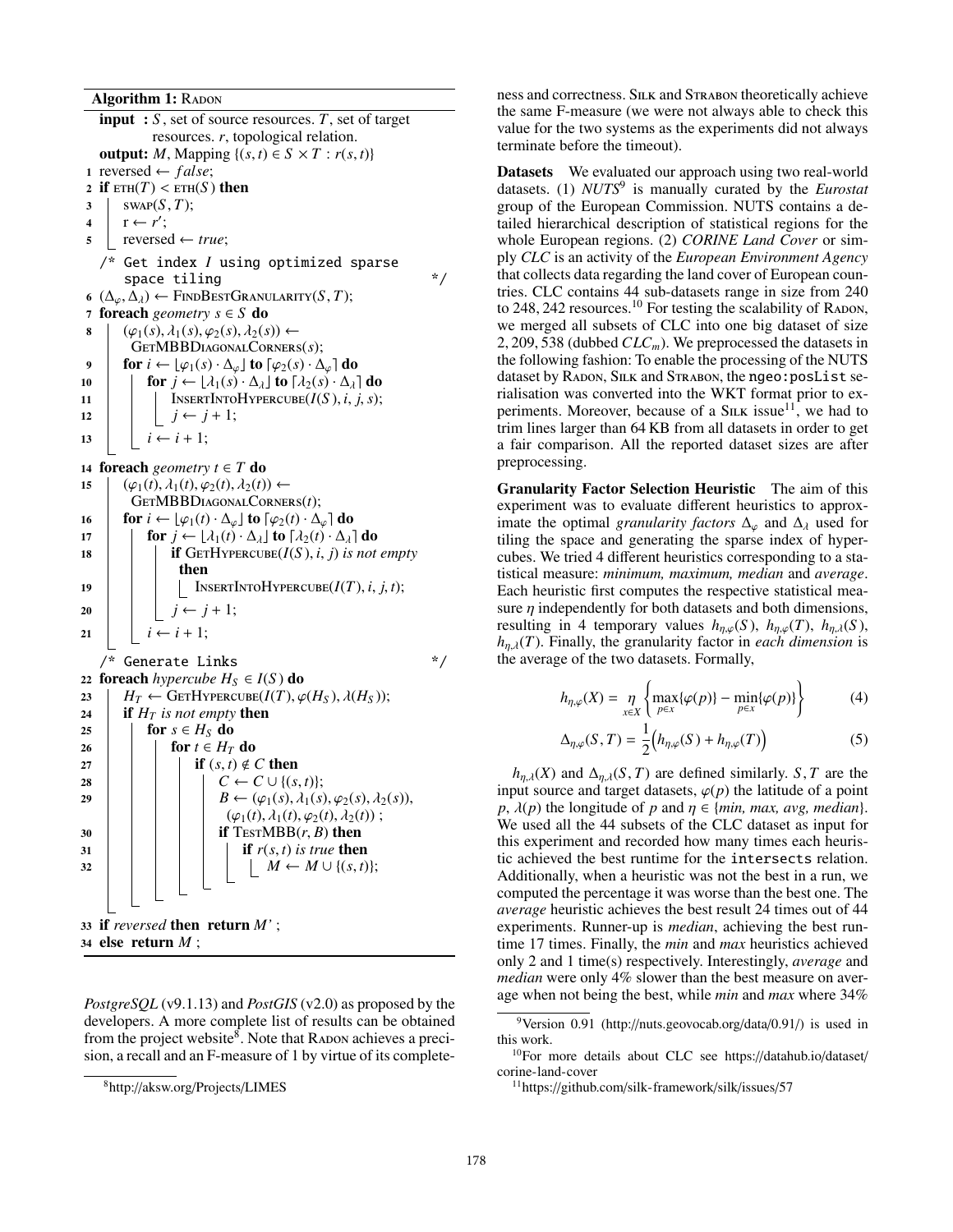

Figure 2: Speedup of RADON over SILK for the within relation. The x-axis represents the dataset sizes, y-axis represents the speedup. The blue line is the linear regression line.

and 61% worse on average respectively. Based on these results, we used the *average* heuristic as the granularity selection policy in the rest of the experiments.

The basic idea behind the first three sets of of experiments is to quantify the *speedup* gained by RADON over other LD frameworks. To the best of our knowledge, only the SILK LD framework recently (Smeros and Koubarakis 2016) implemented a multi-dimensional blocking approach to compute the topological relations. Therefore, we compare RADON's and S<sub>ILK</sub>'s runtimes in the subsequent experiments

In the *first set of experiments*, we aimed to quantify the speedup of RADON over the other state-of-the-art approaches when applied to small datasets. To this end, we ran 44 experiments for each of the 7 basic topological relations identified in the previous section. In each experiment, we compared one of the 44 subsets of the CLC with the full NUTS. Altogether, we carried out 308 experiments. Note that both RADON and SILK were ran on 1 core. RADON achieves an average speedup of 221.52, 213.76, 4.94, 4.82, 4.77, 4.76 and 4.75 times faster than SILK for the relations within, equals, covers, overlaps, intersects, crosses and touches respectively. Overall, RADON was able to outperform SILK by being 65.62 times faster on average over all topological relations. Moreover, RADON was able to achieve a linear speedup relative to the dataset sizes. In Figure 2, we show an overview of a subset of the experimental results (including a linear fit) achieved on the relations on which RADON achieved the best (up to two orders of 450 times faster) and the poorest (up to 6.5 times faster) relative performance w.r.t. SILK. Figures for other relations are given in the annex (Sherif et al. 2016). Moreover, RADON ran significantly less complete computations of the relations at hand. For example in Figure 3(a), RADON carries out only 3 and 4 computations for the "equals" and "within" relations respectively. On average, 449 times less computations per relation.

In the *second set of experiments* we aimed to evaluate the scalability of RADON when applied to big datasets. Thus, we used the merged dataset *CLCm* as both source and target dataset and ran RADON and SILK on 1 core. For more complete results, see Table 1 in the annex (Sherif et al. 2016). Radon is able to finish all the tasks within 67.44 minutes on

|             | $1$ SELECT ?s ?t WHERE {                                              |
|-------------|-----------------------------------------------------------------------|
|             | 2 GRAPH <http: nuts.eu=""></http:> {?s geo:asWKT ?s_geometry.}        |
|             | 3 GRAPH <http: #243="" clc.eu=""> {?t geo:asWKT ?t_geometry.}</http:> |
|             | 4   FILTER( strdf:intersects(?s_geometry, ?t_geometry) )              |
| $5 \mid \}$ |                                                                       |

Listing 1: SPARQL query for retrieving the intersects topological relation between resources from NUTS and CLC from STRABON.

average (maximum  $= 95.10$  minutes for the crosses relation). Sink was only able to (on average) finalize  $0.34\%$  of each task within the 2 hour timeout limit. We extrapolated the runtime of Silk linearly to get an approximation of how long it would need to carry out the tasks at hand. On average, SILK would need 24.85 days to complete each task (linear extrapolation). Consequently, RADON is at least 715.16 times faster than S<sub>ILK</sub> on average. These results emphasize the ability of RADON to deal with large datasets even when ran on 1 core.

In the *third set of experiments*, we wanted to quantify the *speedup* gained by using a parallel implementation of Algorithm 1 over the parallel implementation of S<sub>ILK</sub>. For load balancing in RADON, we used the simple round robin load balancing policy (Shreedhar and Varghese 1996) with chunks size of 1000. As data, we used  $CLC_m$  as both source and target. The parallel implementations were configured to run using 2, 4 and 8 threads. The results (For detailed result see Table 1 in the annex (Sherif et al. 2016).) show that our parallel implementation for RADON was able to discover all the topological relations in 20.83 minutes on average (maximum of 49.03 minutes in the case of the intersect relation). On the other side, SILK implementation was only able to (on average) finalize 1.16% of each task within the 2 hours timeout limit. We extrapolated the performance of SILK's parallel implementation and computed that it will need an average of 4.36 days to finalize each task with 8 threads. Overall, our parallel implementation of RADON was up to 1725.77 times (834.69 times on average) faster than SILK, which clearly show the scalability of RADON's parallel implementation.

In our *fourth set of experiments*, we aimed to compare RADON against STRABON on small datasets. The semantic spatio-temporal RDF store STRABON is not a LD framework but since it supports the *GeoSPARQL* and *stSPARQL* query languages, it can be employed for discovering topological relations via corresponding queries. To compare with Strabon, we used the same setting we used in the first set of experiments. Figure 3(b) shows the average runtimes result of both RADON and STRABON in seconds. In average, RADON was 11.99 times faster than STRABON. Interestingly, STRABON performed better than RADON on the intersects relation. The reason behind this behaviour is that STRABON uses an *R-tree-over-GiST* spatial index over the stored geometries in the underlying *PostGIS* database (Kyzirakos, Karpathiotakis, and Koubarakis 2012). This data structure is highly optimized for the retrieval of spatially connected objects. Hence, STRABON requires solely a data retrieval to compute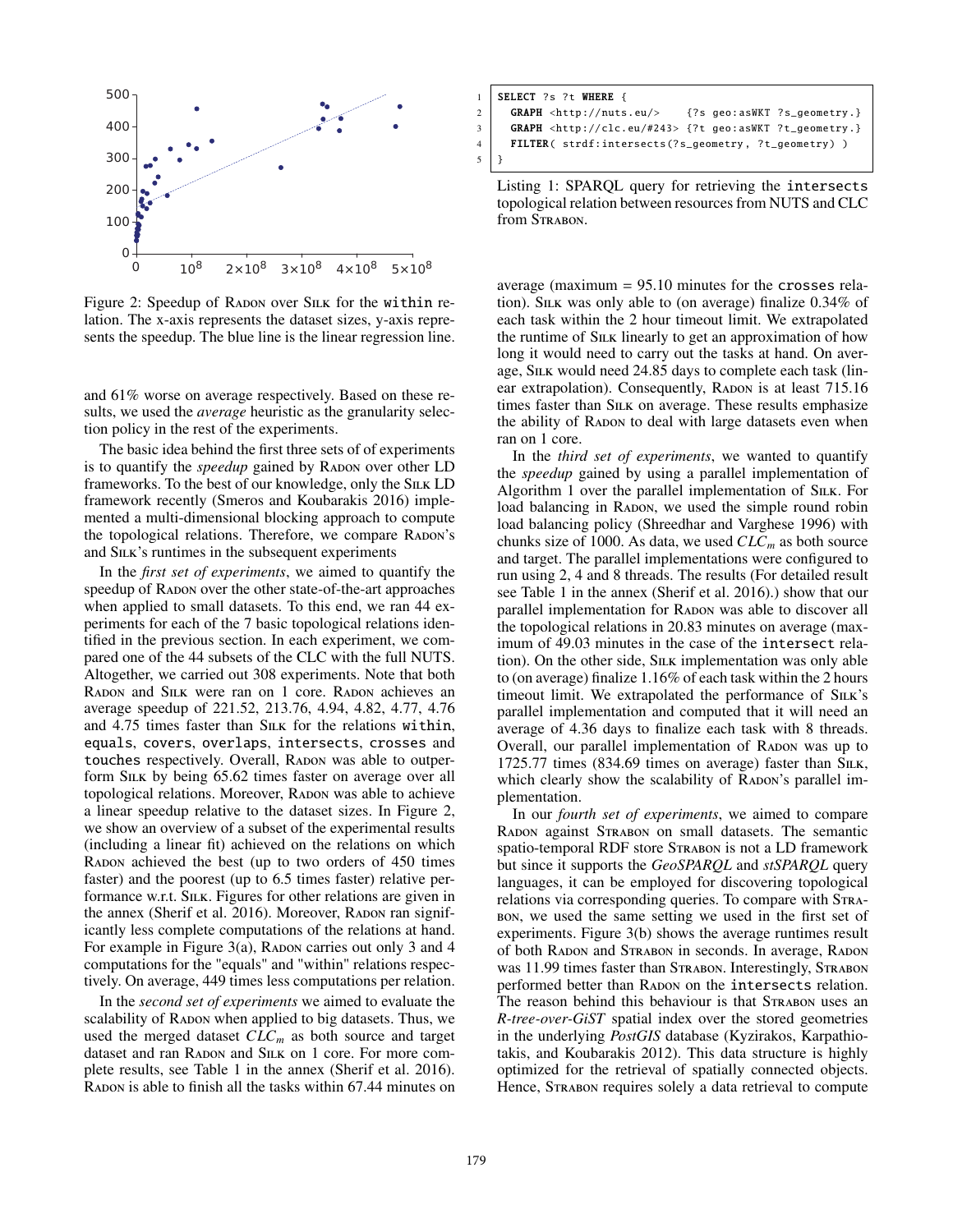

(a) Average number of computations of topological relations



Figure 3: Average number of complete computations of topological relations and average runtime for the datasets experiments. All runtimes are in seconds.

the intersects relation. However, this index is clearly outperformed by our sparse index in all the other relations.

In our *fifth and last set of experiments*, we evaluated the scalability of RADON vs. STRABON when tackling big datasets. To this end, we applied the experimental setting we used in the second set of experiments  $(S = T = CLC_m)$ . STRABON was not able to finish any of the experiments within the 2 hour time limit while RADON required approx. 95.10 minutes in the worst case. Given that Strabon provides no feedback pertaining to the progress of its tasks, we could not extrapolate its runtime. Thus, we attempted a smaller deduplication experiment with only one subset of CLC, CLC-243, which is about 10 times smaller than the merged  $CLC_m$  dataset. Even these experiments did not finish within the 2-hour limit. Therefore, we approximated STRABON's runtime conservatively as follows: Assume that the CLC-243 deduplication experiments would have finished just one minute after the 2-hour timeout. Assuming that STRABON's runtime scales linear with the input dataset size, the merged  $CLC_m$  experiments would take roughly 20.17 hours. Having this overly optimistic estimate of STRABON's runtime, RADON achieves an average speedup of 24. When we move from the assump-

tion that STRABON scales linearly to the more realistic assessment that it scales in  $O(n^2)$ , then we get an average speedup of 241. Overall, our results show clearly that RADON outperforms the state of the art by up to 3 orders of magnitude.

### 5 Related Work

Based on the original works of Egenhofer et al. (Egenhofer and Franzosa 1991), Clementini et al. (Clementini, Sharma, and Egenhofer 1994) propose the The DE-9IM model to capture the topological relations in the  $\mathbb{R}^2$ . In addition, the Simple Features Model proposed by OGC<sup>12</sup> contain different subsets of the topological relations that derive from the DE-9IM. GeoSPARQL (OGC 2010) is a recent OGC standard that proposes a query language that enable the discovery of topological relations. GeoSPARQL is implemented in the spatiotemporal RDF store STRABON (Kyzirakos, Karpathiotakis, and Koubarakis 2012). Other frameworks such as Virtuoso<sup>13</sup> and newly BlazeGraph<sup>14</sup> support geo-spatial extensions of SPARQL. The discovery of topological relations has been paid little attention to in previous research related to Link Discovery (Auer et al. 2013). Up to now, the state-of-the-art LD frameworks were able to discover only spatial similarities (Salas and Harth 2011; Sehgal, Getoor, and Viechnicki 2006; Vilches-Blázquez, Saquicela, and Corcho 2012). For example, (Ngonga Ngomo 2013) uses the *Hausdor*ff distance to compute the point-set distance between geo-spatial entities. In recent work, (Georgala, Sherif, and Ngonga Ngomo 2016) implements an efficient approach for *Allen* Relations extraction.To the best of our knowledge, the only LD framework that support discovery of topological relations is S<sub>ILK</sub> (Smeros and Koubarakis 2016). Based on *MultiBlocking* technique, S<sub>ILK</sub> computes the topological relations according to the DE-9IM standard between geo-spatial resources. A review of the current state of LD frameworks is in (Nentwig et al. 2015).

#### 6 Conclusions and Future Work

We presented RADON, an approach for rapid discovery of topological relations among geo-spatial resources. RADON combines space tiling, minimum bounding box approximation and a sparse index to achieve a high scalability. We evaluated RADON with real datasets of various sizes and showed that in addition to being complete and correct, it also outperforms the state of the art by up to three orders of magnitude (e.g., equals relation against Silk). In future work, we aim to apply more sophisticated load balancing approaches, such as the particle-swarm-optimization based approaches (Sherif and Ngomo 2015). In addition, we will consider the usage of other topology approximation methods.

#### Acknowledgments

This work has been supported by the European Union's H2020 research and innovation action HOBBIT (GA no. 688227) and the BMWI Project GEISER (project no. 01MD16014).

<sup>12</sup>http://www.opengeospatial.org/standards/sfs

<sup>13</sup>http://virtuoso.openlinksw.com/

<sup>14</sup>https://www.blazegraph.com/